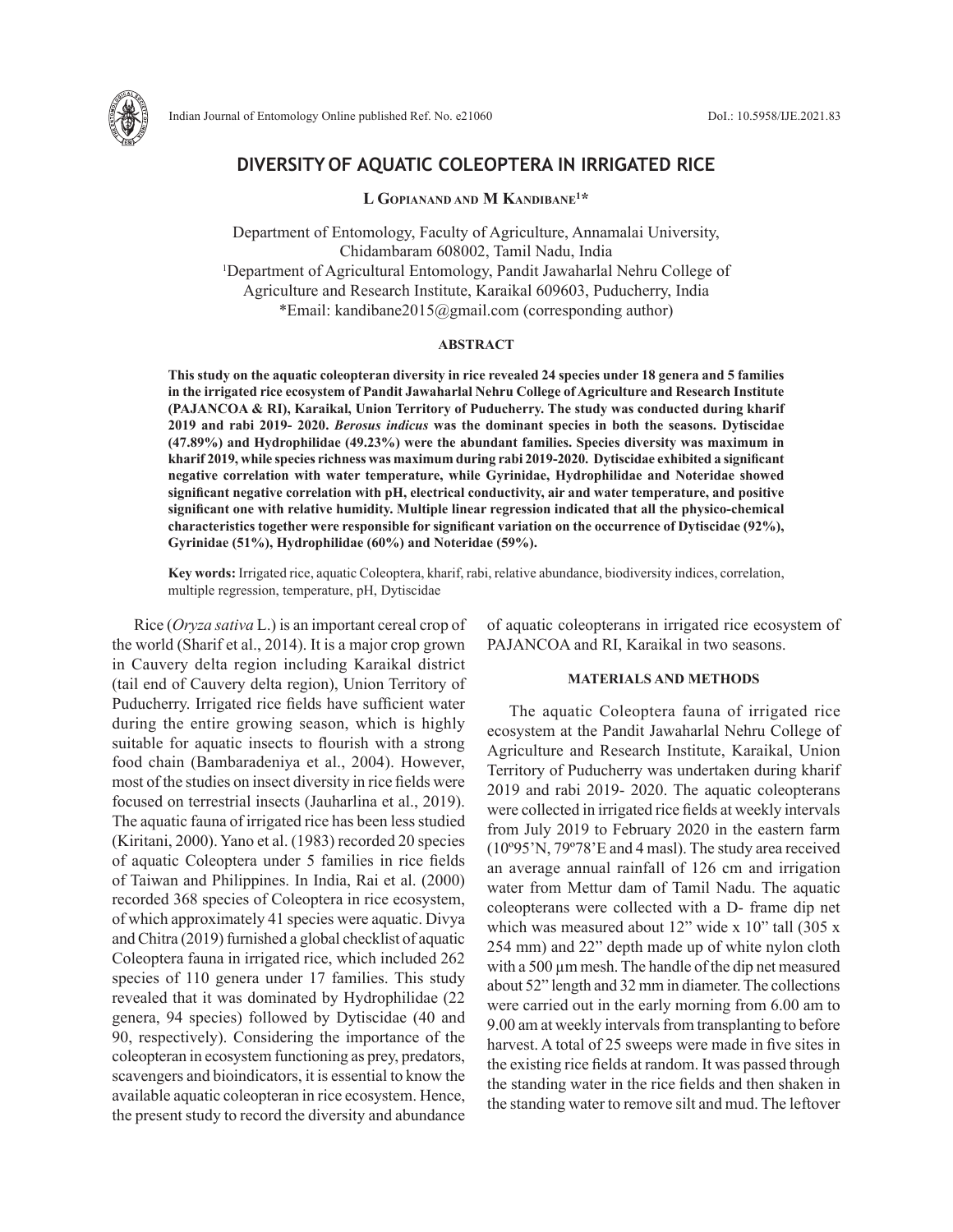contents of the net including the trapped aquatic insects were transferred to the white pan of 27.5x 35x 5.5 cm size with about 2 cm of water in it and from white pan the aquatic insects were sorted out after complete washing. Most of the surface swimming insects like whirligig beetles were collected by dragging a dip net on the water surface (half submerged) and then from dip net they were picked up by hand and put into vials containing 70% ethanol (Darilmaz and Ahmed, 2015; Wakhid et al., 2020).

The collected specimens after sorting out to family level were stored in 30 ml vials containing 70% ethanol with few drops of glycerine and preserved in insect storage boxes for identification up to species level (Walker et al., 1999). These were got identified by Dr K A Subramanian (Scientist-D) and Mrs Rita Deb (Sr Zoological Assistant), ZSI, Pune, Maharashtra using Vazirani (1970, 1984) and Biswas and Mukhopadyaya (1995). The voucher specimens were deposited in the Western Regional Centre, ZSI, Pune, Maharashtra. All images of identified aquatic insects were captured with Nikon D5300 DSLR camera and Leica EZ4E stereozoom microscope. The weekly weather data were obtained from the Agrometeorological observatory, Department of Agronomy, PAJANCOA and RI, Karaikal. The diversity indices namely Simpson index ( $\lambda$ ), Shannon-Wiener (H<sup>1</sup>), Pielou evenness index (E<sub>1</sub>), Menhinick index, Margalef index, Equitability- J and Berger-Parker of dominance were analysed. Correlation and multiple regression analyses were carried out to evaluate the abundance of aquatic coleopterans in relation to physico-chemical characteristics. All analyses were done with Past version 4.0 (Hammer et al., 2001) and R software version 3.6.2 (Mendiburu, 2015).

#### **RESULTS AND DISCUSSION**

A total of 24 aquatic coleopteran species were observed in the irrigated rice ecosystem. During kharif 2019, a total of 593 individuals of aquatic coleopterans were collected which comprised 16 species under 12 genera and 3 families. Among the 16 species, *Berosus indicus, Hydroglyphus flammulatus* and *Regimbartia attenuata* were dominant with 108, 93 and 72 individuals, respectively. Among the three families, Dytiscidae was the most abundant (47.89%), followed by Hydrophilidae (42.67%) (Table 1). The reason for the abundance of Dytiscidae, might be due to its tolerance to thrive in saline conditions of the rice fields and survive in drying periods during kharif 2019. The

present results are in line with those of Ponraman et al. (2016) on the aquatic coleopterans viz., *Hydrophilus*  sp., *Berosus* sp., *Copelatus* sp., *Hydraticus* sp., *Dytiscus*  sp., *Laccophilus* sp. and *Dineutus* sp. in Tamil Nadu during kuruvai season between June and October 2013. Ohba et al. (2013) reported 4 families of aquatic coleopterans viz., Hydrophilidae, Dytiscidae, Noteridae and Haliplidae collected between April and October 2009 in fallow rice fields of Western Japan. Rozilah and Ali (1998) observed Dytiscidae and Hydrophilidae in the Muda rice area of Malaysia.

A total of 1034 individuals of aquatic coleopterans were collected during rabi 2019- 2020 which comprised 18 species under 17 genera and 5 families. Among the 18 species, *B. indicus* was the dominant species with 311 individuals. Among the five families, the most abundant was Hydrophilidae (49.23%), followed by Dytiscidae (30.56%) (Table 1). The rabi rice crop received high rainfall and water from Mettur dam of Tamil Nadu which might be the reason for the abundance of the Hydrophilidae. The present findings corroborate with those of Jana et al. (2009) that the dominant families were Dytiscidae (85%) and Hydrophylidae (15%). Thakare and Zade (2011) reported that Dytiscidae was the dominant family (76.92%), followed by Hydrophilidae (15.38%) in Maharashtra. Similarly, Hydrophilidae (48%), Dytiscidae (27%) and Noteridae (18%) were recorded from rice growing area of North Eastern Argentina (Lutz et al., 2015).

This study revealed higher proportion of predators in the family Dytiscidae (Table 1). It also revealed that in both seasons, the diversity index values for dominance (D) was <1 and the maximum diversity indices of Simpson index ( $\lambda$ ) (0.898), Shannon-Weiner (H<sup>1</sup>)  $(2.485)$ , Pielou evenness index  $(E_1)$  (0.75), Menhinick (0.657) and Equitability- J (0.896) were observed in kharif 2019. The maximum dominance based on Margalef index (2.449) and Berger Parker index (0.301) were observed rabi 2019 - 2020. The present findings are in contrast with the findings of Zhang et al. (2013), who reported that the evenness index in early season crop (April-July) was 0.63 and 0.71 in late season crop (August-November) in an organic rice ecosystem in China. Dytiscidae exhibited a significant negative correlation (-0.35) with the water temperature; while Gyrinidae, Hydrophilidae and Noteridae showed significant negative correlation with pH (-0.44, -0.35, -0.44), electrical conductivity (-0.57, -0.74, -0.64), air temperature (-0.53, -0.63, -0.56) and water temperature (-069, -0.60, -0.70), and positive significant correlation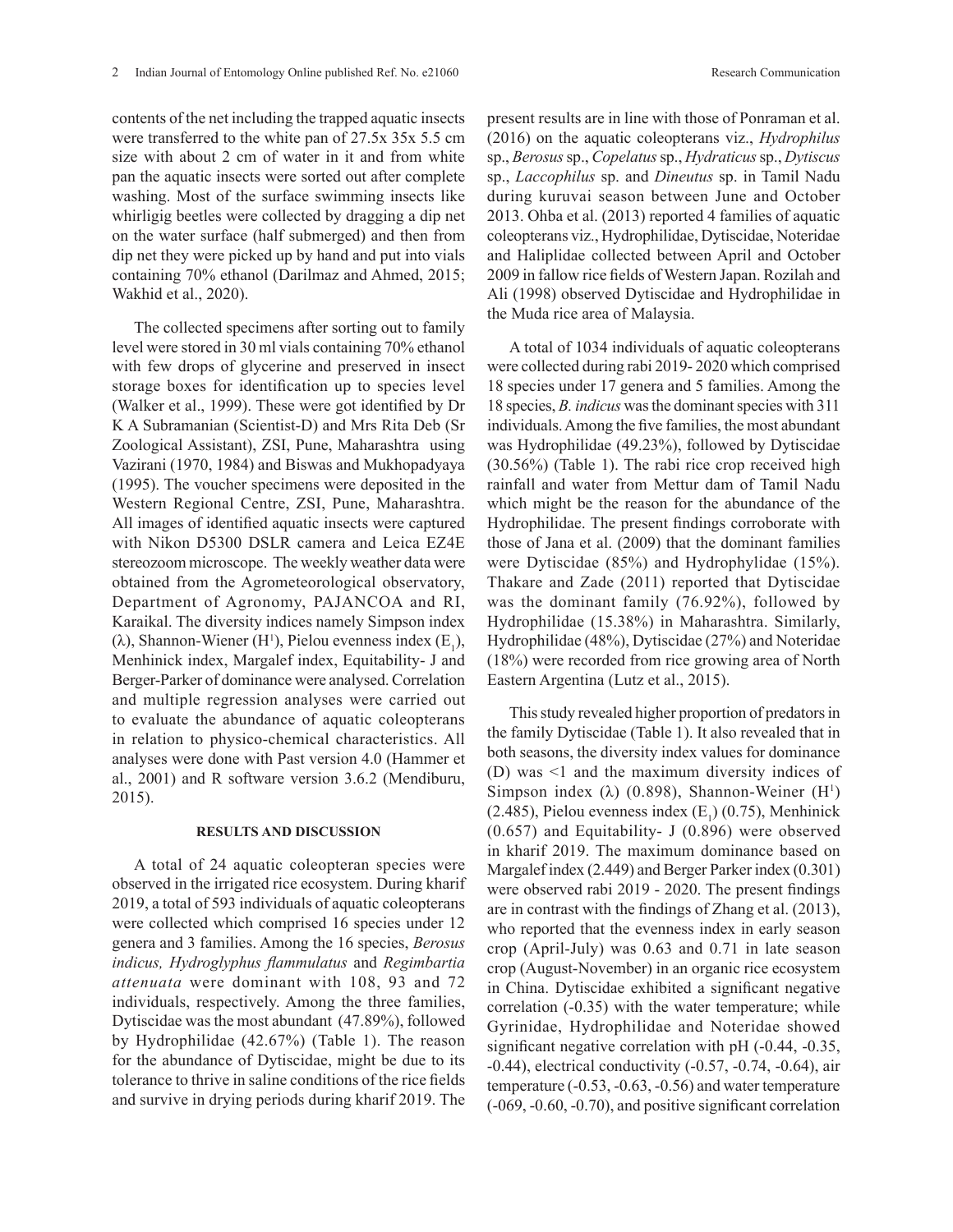|                                       |                                                    |                          | kharif 2019 | rabi 2019 - 2020 |                  |        |
|---------------------------------------|----------------------------------------------------|--------------------------|-------------|------------------|------------------|--------|
| ${\bf S}.$<br>No.                     | Taxa                                               | RA(%)                    | Status of   |                  | Status of        | Total  |
|                                       |                                                    |                          | dominance*  | RA(%)            | dominance*       |        |
| $\rm I$                               | Dytiscidae (Predaceous diving beetles)             |                          |             |                  |                  |        |
| 1.                                    | Copelatus sp.                                      | 2.02                     | Recedent    |                  |                  | 12     |
| 2.                                    | Cybister fimbriolatus Say                          | 0.17                     | Subrecedent | $\overline{a}$   |                  | 1      |
| 3.                                    | C. tripunctatus Olivier                            | $\overline{\phantom{a}}$ |             | 0.68             | Subrecedent      | $\tau$ |
| 4.                                    | Eretes griseus F.                                  | 5.40                     | Subdominant | 2.51             | Recedent         | 58     |
| 5.                                    | Hydaticus fabricii Macleay                         | 4.38                     | Subdominant | 2.03             | Recedent         | 47     |
| 6.                                    | Hydroglyphus flammulatus Sharp                     | 15.68                    | Dominant    | 6.19             | Subdominant      | 157    |
| 7.                                    | H. signatellus Klug (Fig.7)                        | $\overline{\phantom{0}}$ |             | 8.51             | Subdominant      | 88     |
| 8.                                    | Hydrovatus confertus Sharp                         | $\overline{a}$           |             | 3.48             | Subdominant      | 36     |
| 9.                                    | Hyphydrus lyratus Sharp                            | $\overline{\phantom{0}}$ |             | 0.48             | Subrecedent      | 5      |
| 10.                                   | Laccophilus anticatus Sharp                        | 6.07                     | Subdominant | $\frac{1}{2}$    |                  | 36     |
| 11.                                   | L. inefficiens Walker                              | 5.56                     | Subdominant | $\overline{a}$   |                  | 33     |
| 12.                                   | L. sharpi Regimbart                                | 8.60                     | Subdominant | 6.67             | Subdominant      | 120    |
| $\rm II$                              | Gyrinidae (Whirligig beetle)                       |                          |             |                  |                  |        |
| 1.                                    | Dineutus unidentatus Aube                          |                          |             | 4.64             | Subdominant      | 48     |
| $\rm III$                             | Haliplidae (Crawling water beetle)                 |                          |             |                  |                  |        |
| 1.                                    | Peltodytes sp.                                     |                          |             | 0.1              | Subrecedent      | 1      |
| IV                                    | Hydrophilidae (Water scavenger beetles)            |                          |             |                  |                  |        |
| 1.                                    | Berosus indicus Motschulsky                        | 18.21                    | Dominant    | 30.08            | Dominant         | 419    |
| 2.                                    | B. pulchellus MacLeay                              | 4.38                     | Subdominant | 6.48             | Subdominant      | 93     |
| 3.                                    | Helochares pallens MacLeay                         |                          |             | 0.19             | Subrecedent      | 2      |
| 4.                                    | Hydrophilus indicus Bedel                          | 4.22                     | Subdominant | 6.48             | Subdominant      | 92     |
| 5.                                    | Regimbartia attenuata F.                           | 12.14                    | Dominant    | 6.01             | Subdominant      | 134    |
| 6.                                    | Sternolophus rufipes F.                            | 2.53                     | Recedent    | $\overline{a}$   |                  | 15     |
| 7.                                    | Tropisternus lateralis F.                          | 1.18                     | Recedent    |                  |                  | $\tau$ |
| V                                     | Noteridae (Burrowing water beetles)                |                          |             |                  |                  |        |
| 1.                                    | Canthydrus angularis Sharp                         | 5.73                     | Subdominant | 4.06             | Subdominant      | 76     |
| 2.                                    | C. laetabilis Walker                               | 3.73                     | Subdominant | 4.74             | Subdominant      | 71     |
| 3.                                    | Neohydrocoptus subvittulus Motschulsky             |                          |             | 6.67             | Subdominant      | 69     |
| Diversity indices                     |                                                    | kharif 2019              |             |                  | rabi 2019 - 2020 |        |
| Species richness                      |                                                    | 16                       |             |                  | 18               |        |
| Individuals                           |                                                    | 593                      |             |                  | 1034             |        |
| Dominance-D                           |                                                    | 0.101                    |             |                  | 0.130            |        |
| Simpson's diversity index $(\lambda)$ |                                                    | 0.898                    |             |                  | 0.869            |        |
|                                       | Shannon-Wiener's diversity index (H <sup>1</sup> ) | 2.485                    |             |                  | 2.412            |        |
| Menhinick's richness index            |                                                    | 0.657                    |             |                  | 0.559            |        |
|                                       | Margalef's richness index                          | 2.349                    |             |                  | 2.449            |        |
|                                       | Pielou's evenness index $(E_1)$                    | 0.750                    |             |                  | 0.620            |        |
|                                       | Equitability- J of evenness                        | 0.896                    |             |                  | 0.834            |        |
|                                       | Berger-Parker dominance index                      | 0.182                    |             |                  | 0.301            |        |

Table. 1 Diversity and dominance of aquatic Coleoptera in irrigated rice ecosystem

\* As per Engelmann scale (Engelmann, 1978) - Relative abundance % (RA) <1- Subrecedent; 1.1–3.1 -Recedent; 3.2–10 - Subdominant; 10.1–31.6 - Dominant and > 31.7 Eudominant

|  |  |  | Table 2. Population dynamics of aquatic Coleoptera in rice ecosystem |
|--|--|--|----------------------------------------------------------------------|
|  |  |  |                                                                      |
|  |  |  |                                                                      |
|  |  |  |                                                                      |

| Family        | pΗ       | EC       | AT       | WТ       | RН      | RF   | Regression equation                                                      | $\mathbb{R}^2$ |
|---------------|----------|----------|----------|----------|---------|------|--------------------------------------------------------------------------|----------------|
| Dytiscidae    | $-0.03$  | $-0.33$  | $-0.10$  | $-0.35*$ | 0.06    |      | $-0.12$ Y=26.96+5.97X, $-6.85X, +2.41X, -4.45X, -0.20X,$                 | $0.923*$       |
|               |          |          |          |          |         |      | $+0.01X$                                                                 |                |
| Gyrinidae     | $-0.44*$ | $-0.57*$ | $-0.53*$ | $-0.69*$ | $0.41*$ |      | 0.05 Y=39.29 - 0.05X, -0.67X, -0.05X, -1.03X, -0.11X,                    | $0.516*$       |
| Haliplidae    | $-0.08$  | $-0.20$  | $-0.21$  | $-0.08$  | 0.10    | 0.30 | $Y=1.22 -0.05X$ , $-0.03X$ , $+0.02X$ <sub>4</sub> $-0.01X$ <sub>5</sub> | $0.134^{#}$    |
| Hydrophilidae | $-0.35*$ | $-0.74*$ | $-0.68*$ | $-0.60*$ | $0.54*$ | 0.27 | $Y = 103.95 + 0.31X_1 - 14.52X_2 - 2.39X_3 + 1.29X_4$                    | $0.606*$       |
|               |          |          |          |          |         |      | $-0.19X_{5} - 0.02X_{6}$                                                 |                |
| Noteridae     | $-0.44*$ | $-0.64*$ | $-0.56*$ | $-0.70*$ | $0.39*$ | 0.05 | $Y=105.95+0.11X_1-2.79X_2-0.52X_3-1.93X_4-0.37X_5$                       | $0.596*$       |

\* - Significant at p<0.05; # - Not significant;  $X_1$ - water pH;  $X_2$ - Electrical conductivity (EC);  $X_3$ - Air temperature (AT);  $X_4$ - Water temperature (WT);  $X_{5}$ - Relative humidity (RH);  $X_{6}$ - Rainfall (RF)